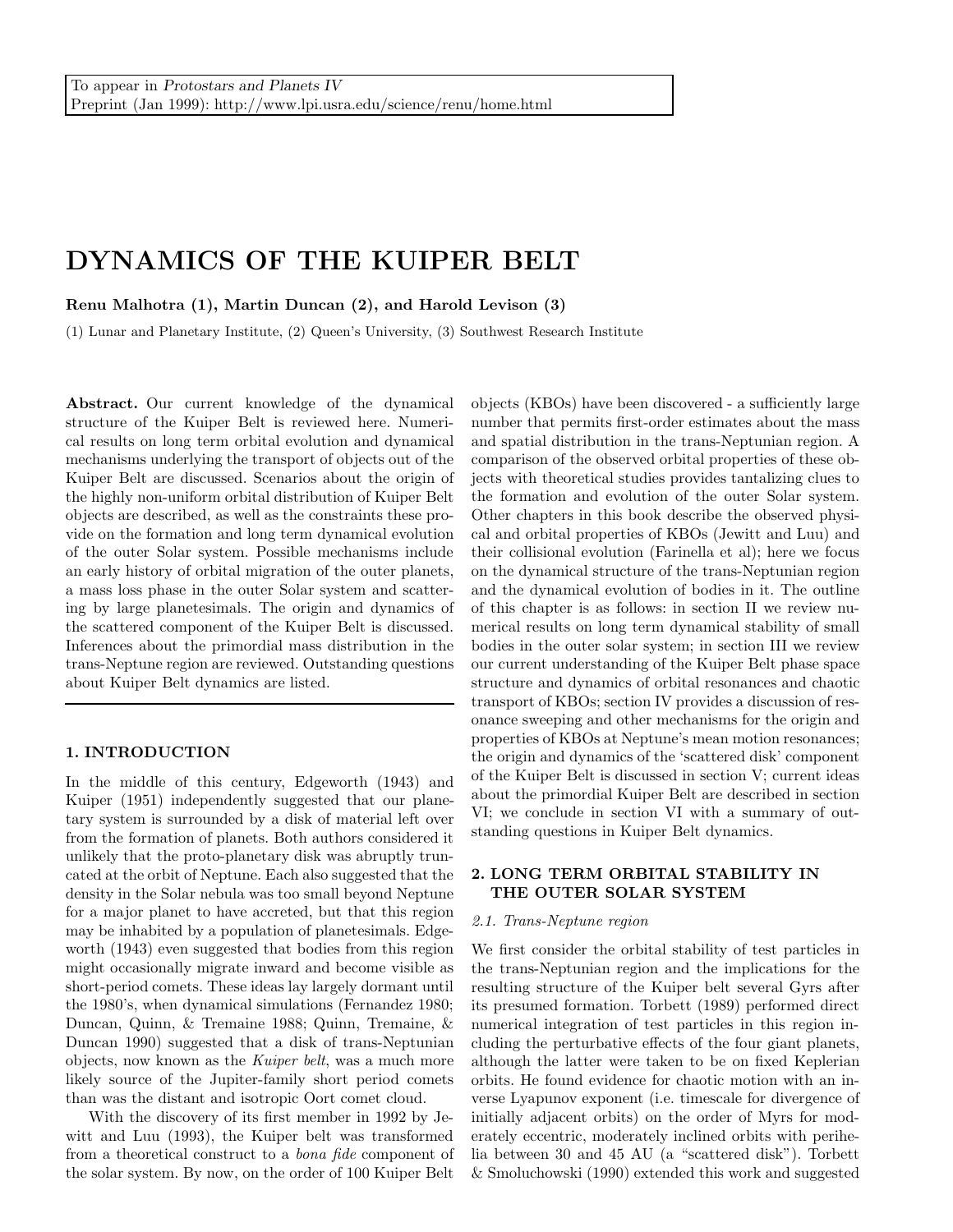that even particles with initial eccentricities as low as 0.02 are typically on chaotic trajectories if their semimajor axes are less than 45 AU. Except in a few cases, however, the authors were unable to follow the orbits long enough to establish whether or not most chaotic trajectories in this group led to encounters with Neptune. Holman & Wisdom (1993) and Levison & Duncan (1993) showed that indeed some objects in the the belt were dynamically unstable on timescales of Myr–Gyr, evolving onto Neptuneencountering orbits, thereby potentially providing a source of Jupiter–family comets at the present epoch.

Duncan, Levison & Budd (1995) performed integrations of thousands of particles for up to 4 Gyr in order to complete a dynamical survey of the trans-Neptunian region. The main results can be seen in Fig. 1 and include the following features:

*i)* For nearly circular, very low inclination particles there is a relatively stable band between 36 and 40 AU, with essentially complete stability beyond 42 AU. The lack of observed KBOs in the region between 36 and 42 AU suggests that some mechanism besides the dynamical effects of the planets in their current configuration must be responsible for the orbital element distribution in the Kuiper belt. This mechanism is almost certainly linked to the formation of the outer planets. Several possible mechanisms are described below.

*ii)* For higher eccentricities (but still very low inclinations) the region interior to 42 AU is largely unstable except for stable bands near mean-motion resonances with Neptune (e.g. the well-known 2:3 near 39.5 AU within which lies Pluto). The boundaries of the stable regions for each resonance have been computed independently by Morbidelli et al. (1995) and Malhotra (1996), and are in good agreement with the results shown in Fig. 1. The dynamics within the mean motion resonances are discussed in detail in section III.

*iii)* The dark vertical bands between 35-36 AU and 40-42 AU are particularly unstable regions in which the particles' eccentricities are driven to sufficiently high values that they encounter Neptune. These regions match very well the locations of the  $\nu_7$  and  $\nu_8$  secular resonances as computed analytically by Knezevic et al. (1991) – i.e., the test particles precess in these regions with frequencies very close to two of the characteristic secular frequencies of the planetary system.

*iv)* A comparison of the observed orbits of KBOs with the phase space structure (Figs. 1,2) shows that virtually all of the bodies interior to 42 AU are on moderately eccentric orbits and located in mean-motion resonances, whereas most of those beyond 42 AU appear to be in non-resonant orbits of somewhat lower eccentricities. In addition, there is one observed object, 1996 TL66, with semimajor axis  $\approx 80$  AU, beyond the range of Figs. 1,2. It is thought to be a member of a third class of KBOs representing a "scattered disk" (see section V). Attempts to understand

the origin of these three broad classes of KBOs will occupy much of what follows in this chapter.

# *2.2.* **B. Test particle stability between Uranus and Neptune**

Gladman & Duncan (1990) and Holman & Wisdom (1993) performed long term integrations, up to several hundred million years duration, of the evolution of test particles on initially circular orbits in-between the giant planets' orbits. The majority of the test particles were perturbed into a close approach to a planet on timescales of 0.01 – 100 Myr, suggesting that these regions should largely be clear of residual planetesimals. However, Holman (1997) has shown that there is a narrow region,  $24 - 26$  AU, lying between the orbits of Uranus and Neptune in which roughly 1% of minor bodies could survive on very low eccentricity and low inclination orbits for the age of the solar system. He estimated that a belt of mass totaling roughly  $10^{-3}M_{\oplus}$  cannot be ruled out by current observational surveys. This niche is, however, extremely fragile. Brunini & Melita (1998) have shown that any one of several likely perturbations (e.g. mutual scattering, planetary migration, and Pluto-sized perturbers) would have largely eliminated such a primordial population. We note also that there are similarly stable (possibly even less 'fragile'), but apparently unpopulated dynamical niches in the outer asteroid belt (Duncan 1994) and the inner Kuiper belt (Duncan et al 1995).

## *2.3.* **C. Neptune Trojans**

The only observational survey of which we are aware specifically designed to search for Trojans of planets other than Jupiter covered 20 square degrees of sky to limiting magnitude  $V = 22.7$  (Chen el al. 1997). Although 93 Jovian Trojans were found, no Trojans of Saturn, Uranus or Neptune were discovered. Although this survey represents the state-of-the-art, it lacks the sensitivity and areal coverage to reject the possibility that Neptune holds Trojan swarms similar in magnitude to those of Jupiter (Jewitt 1998, personal communication). Further searches clearly need to be done.

Several numerical studies of orbital stability in Neptune's Trojan regions have been published. Mikkola & Innanen (1992) studied the behavior of 11 test particles initially near the Neptune Trojan points for  $2 \times 10^6$  years. Holman & Wisdom (1993) performed a  $2 \times 10^7$  year integration of test particles initially in near-circular orbits near the Lagrange points of all the outer planets. And most recently, Weissman & Levison (1997) integrated the orbits of 70 test particles in the L4 Neptune Trojan zone for 4 Ga. In all these studies, some Neptune Trojan orbits were found to be stable. Weissman & Levison (1997) found that stable Neptune Trojans must have libration amplitudes  $D \lesssim 60^{\circ}$  and proper eccentricities  $e_p \lesssim 0.05$ .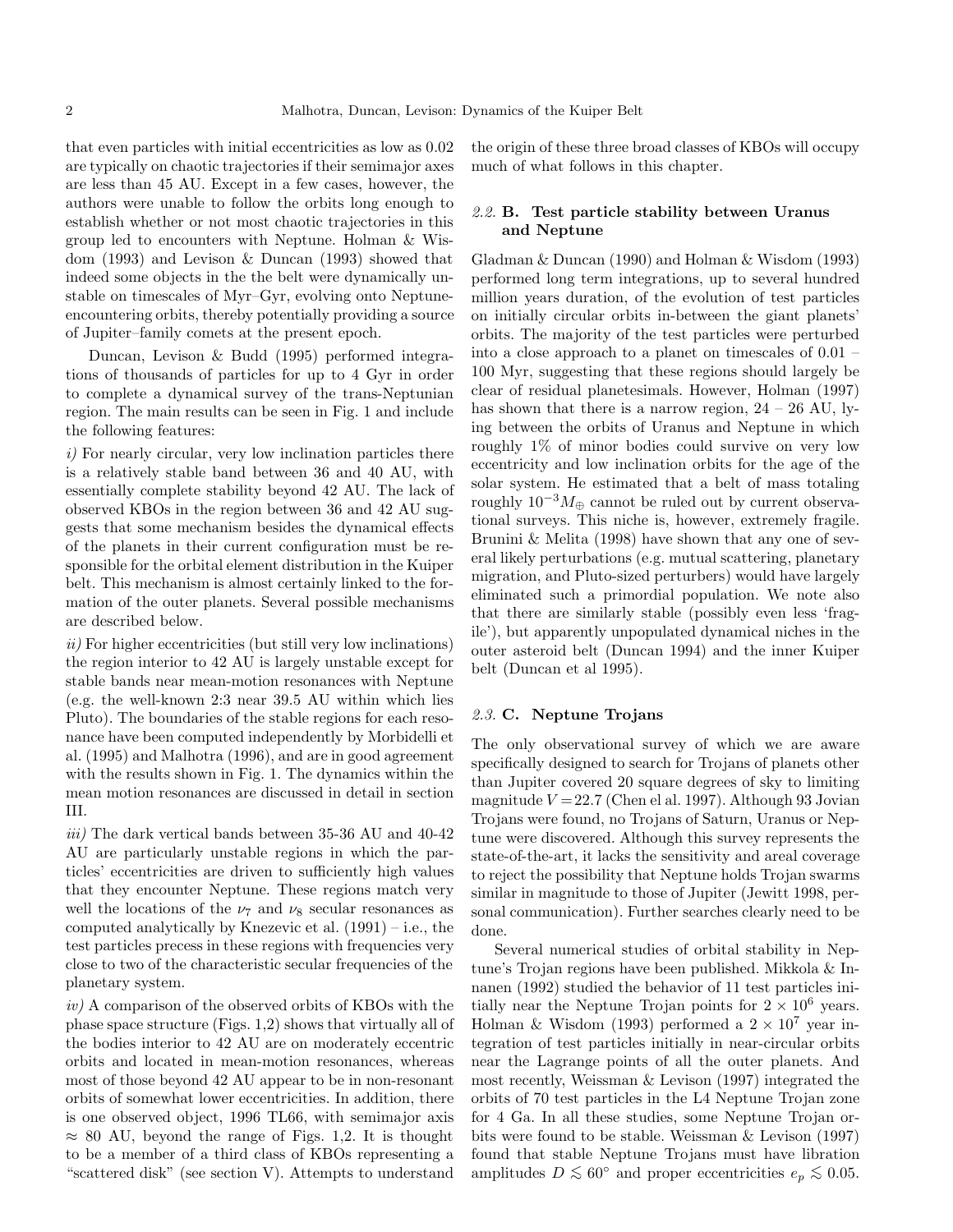

**Fig. 1.** Dynamical lifetime before first close encounter with Neptune for test particles with a range of semi-major axes and eccentricities, and with initial inclinations of one degree (based on Duncan et al 1995). Each particle is shown as a narrow vertical strip, centered on the particle's initial eccentricity and semimajor axis. The lightest colored (yellow) strips represent particles that survived the length of the integration (4 billion years). Dark regions are particularly unstable. The dots indicate the orbits of Kuiper belt objects with reasonably well-determined orbits in January, 1999. (Orbits with inclinations less than 10 degrees are shown in red, those with higher inclinations are displayed in green.) The locations of low order mean motion resonances with Neptune and two curves of constant perihelion distance, q are shown.

It is interesting to note that this range for  $D$  is similar to that Levison et al. (1997) found for the Jupiter Trojans, but the maximum stable  $e_p$  for the Neptune regions is a factor of three smaller than that of the Jupiter regions. Holman & Wisdom reported a curious asymmetric displacement of the L4 and L5 Trojan libration centers of Neptune whose cause remains unknown.

# **3. RESONANCE DYNAMICS AND CHAOTIC DIFFUSION**

It is evident from the numerical analysis of test particle stability in the trans-Neptunian region that the timescales for orbital instability span several orders of magnitude and are very sensitive to orbital parameters. For example, the map of stability time (i.e., time to first encounter within a Hill sphere radius of Neptune) for initially circular orbits is very patchy, with short dynamical lifetimes interspersed amongst very stable regions (see Fig. 1). Most particles that have a close approach to Neptune are removed from the Kuiper Belt shortly thereafter by means of a quick succession of close approaches to the giant planets. However, a small fraction evolve into anomalously long-lived chaotic orbits beyond Neptune that do not have a second close approach to the planet on timescales comparable to the age of the Solar system (see section V). The nature and origin of the long-timescale instabilities (which are most relevant for understanding the origin of short period comets from the Kuiper Belt) is not well understood at present.

In general, we understand that the mean motion resonances of Neptune form a 'skeleton' of the phase space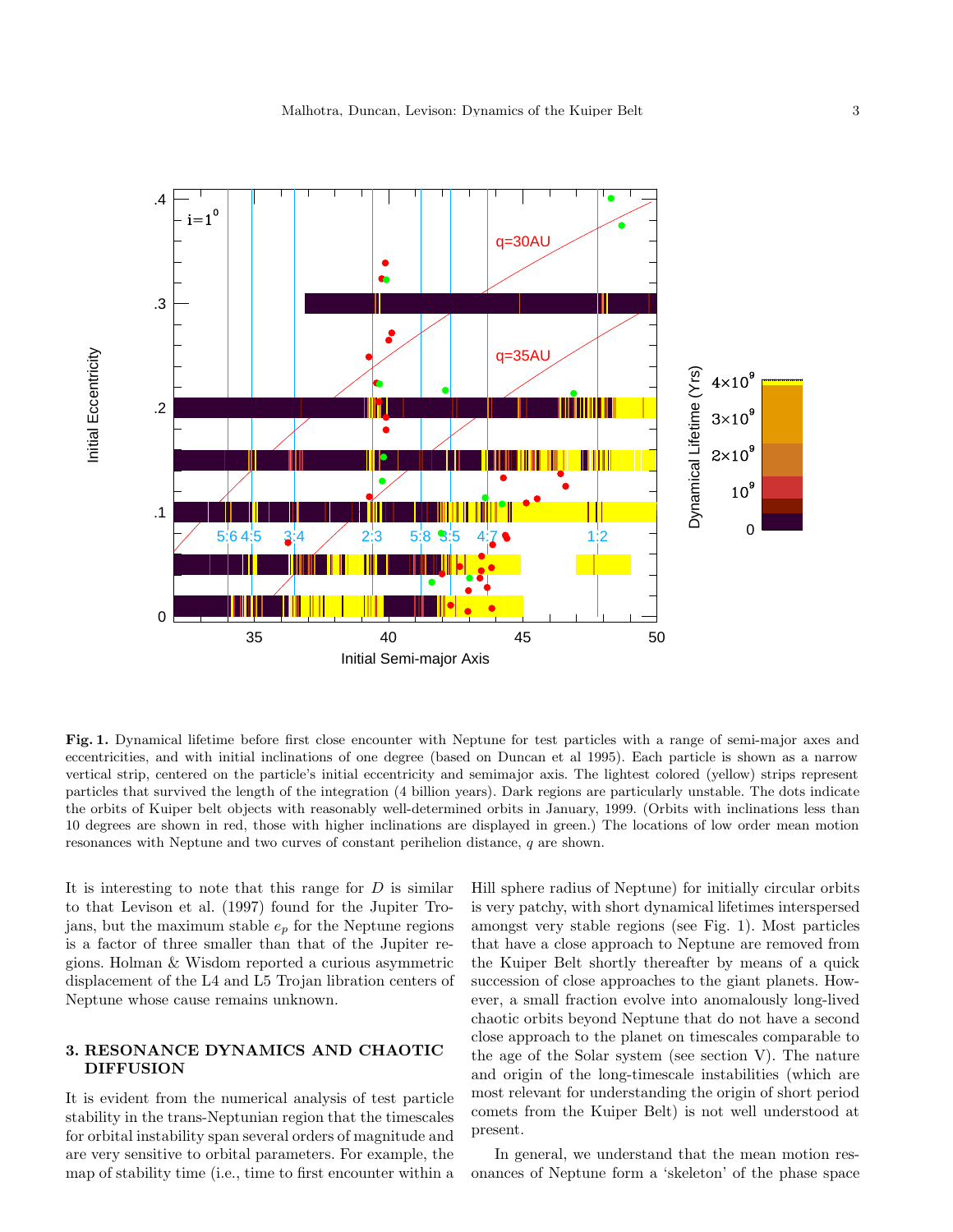

**Fig. 2.** The locations and widths in the  $(a, e)$  plane of Neptune's low order mean motion resonances in the Kuiper Belt. Orbits above the dotted line are Neptune-crossing; the hatched zone on the left indicates the chaotic zone of first order resonance overlap. The dots indicate the orbits of KBOs with reasonably well determined orbits in January 1999. (Adapted from Malhotra (1996).)





**Fig. 3.** The major dynamical features in the vicinity of Neptune's 3:2 mean motion resonance. The locations of the resonance separatrix (dark solid lines), two secular resonances, apsidal  $\nu_8$  and nodal  $\nu_{18}$ , and the Kozai resonance were obtained by a semi-numerical analysis of the averaged perturbation potential of Neptune and the other giant planets. The blue shaded region is the stable resonance libration zone in the unaveraged potential of Neptune. (Adapted from Morbidelli (1997) and Malhotra (1995).)

**Fig. 4.** A map of the dynamical diffusion speed of the semimajor axis of test particles in Neptune's 3:2 mean motion resonance. The test particles in this numerical study had initial inclinations less than 5 degrees. The color scale is indicated on the bottom. (From Morbidelli (1997).)

(Fig. 2), with the perturbations of the other giant planets, including secular resonances, forming a web of superstructure on that skeleton. The phase space in the neighbor-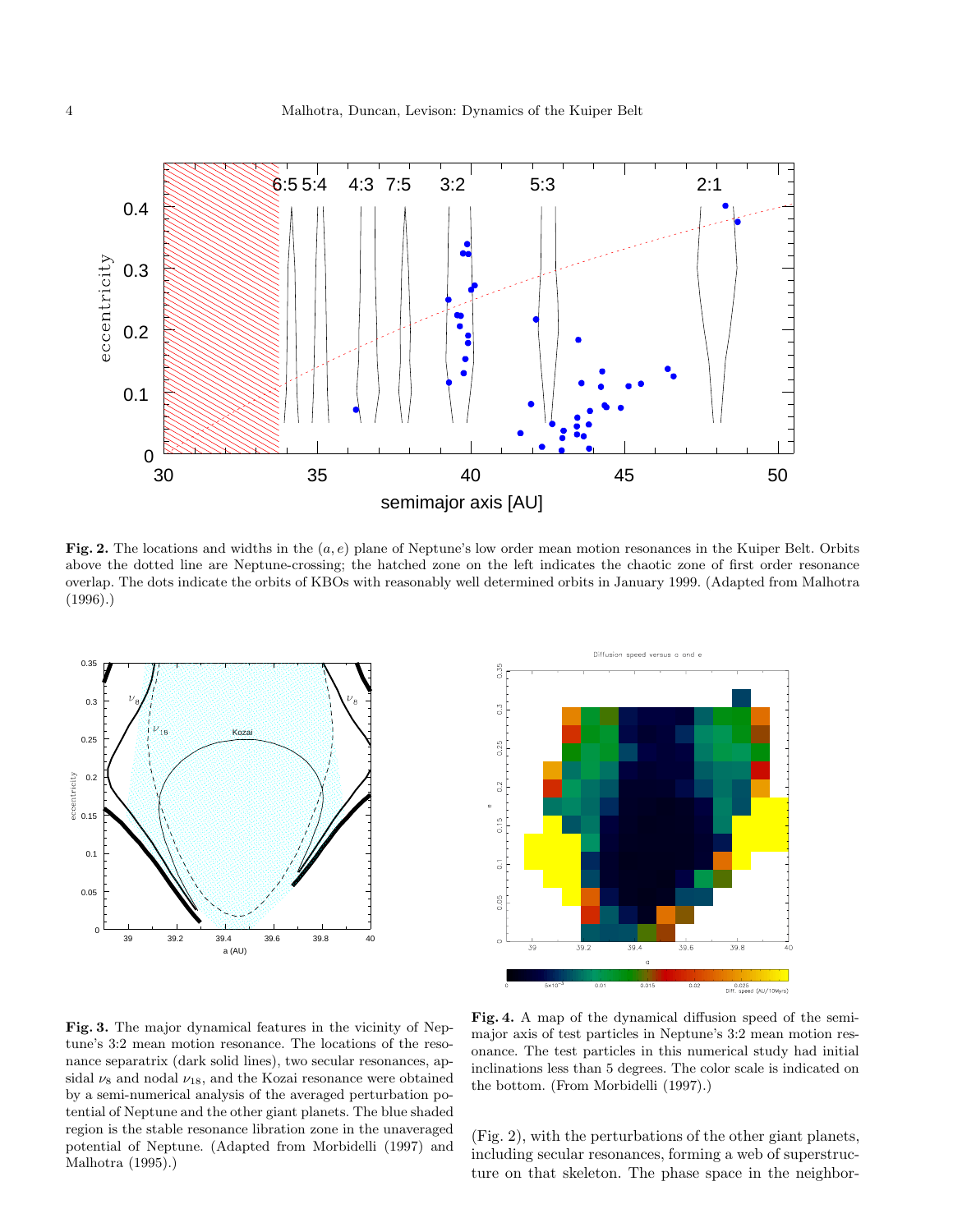hood of Neptune's 3:2 mean motion resonance is the best studied, following the discovery of Pluto and its myriad of resonances (cf., Malhotra & Williams, 1997). Fig. 3 shows the dynamical features that have been identified at the 3:2 resonance, in the  $(a, e)$  plane. The boundary of this resonance, determined by means of a semi-numerical analysis of the averaged perturbation potential of Neptune, is shown (dark solid lines), as well as the loci of the apsidal  $\nu_8$  and nodal  $\nu_{18}$  secular resonances and the Kozai resonance in this neighborhood (Morbidelli, 1997). The stable libration zone, determined from an inspection of many surfaces of section of the planar restricted 3-body model of the Sun-Neptune-Plutino (Malhotra, 1996), is indicated by the blue shaded region. The stable resonance libration boundary is significantly different from the formal perturbation theory result because averaging is not a good approximation in the vicinity of the resonance separatrix: the separatrix broadens into a chaotic zone owing to the interaction with neighboring mean motion resonances. The width of the chaotic separatrix increases with eccentricity, eventually merging with the chaotic separatrices of neighboring mean motion resonances. The  $\nu_8$  secular resonance is mostly embedded in the chaotic zone, while the  $\nu_{18}$  occurs at large libration amplitudes close to the chaotic separatrix; the Kozai resonance occurs at large libration amplitude for low eccentricity orbits, and at smaller libration amplitude for eccentricities near 0.2–0.25.

Fig. 4 shows a "map" of the diffusion speed of test particles determined by numerical integrations of up to 4 billion years by Morbidelli (1997). It is clear that instability timescales in the vicinity of the 3:2 resonance range from less than a million years to longer than the age of the Solar system. In general, within the resonance, higher eccentricity orbits are less stable than lower eccentricities; the stability times are longest deep in the resonance and shorter near the boundaries. We note that the uncolored regions exterior and adjacent to the colored zones at eccentricities below  $\sim 0.15$  are stable for the age of the Solar system, but those above  $\sim 0.15$  are actually chaotic on timescales shorter than the shortest indicated in the colored zones.

The short stability timescales in the most unstable zones are due to dynamical chaos generated by the interaction with neighboring mean motion resonances; this can be directly visualized in surfaces of section of the planar restricted three body model (Malhotra, 1996). Test particles in these zones suffer large chaotic changes in semimajor axis and eccentricity on short timescales,  $\mathcal{O}(10^{5-7})$  yr, and are not protected from close encounters with Neptune. In a small zone near semimajor axis 39.5 AU, initially circular low-inclination orbits are excited to high eccentricity and high inclination on timescales of  $\mathcal{O}(10^7)$  yr (Holman & Wisdom (1993), Levison & Stern (1997)); this instability is possibly due to overlapping secondary resonances (Morbidelli, 1997). The finite diffusion timescale, comparable to but shorter than the age of the Solar system, in a large area (green zone) inside the resonance is not understood at all; possibly higher order secondary resonances are the underlying cause. The numerical evolution of test particles in this region follows initially a slow diffusion in semimajor axis with nearly constant mean eccentricity and inclination, until the orbit eventually reaches a strongly chaotic zone (Morbidelli, 1997). The diffusion timescales in this region are comparable to or only slightly less than the age of the Solar system, so that it is likely an active source region for short period comets via purely dynamical instabilities.

The dynamical structure in the vicinity of other mean motion resonances has not been obtained in as much detail as that of the 3:2. We expect differences in details – different profile of the libration zone, differing secular resonance effects, etc. – but generally similar qualitative features. We also note that since the orbital evolution obtained in non-dissipative models of Kuiper Belt dynamics is time-reversible, the transport of particles from strongly chaotic regions to weakly chaotic regions is also allowed. In the most general terms, this is the likely explanation for the putative Scattered Disk (section V).

# **4. RESONANT KUIPER BELT OBJECTS**

The origin of the great abundance of resonant KBOs and, equally importantly, their high orbital eccentricities, is an interesting question whose understanding may lead to significant advances in our understanding of the early history of the Solar system. In this section, we discuss current ideas pertinent to this class of KBOs.

#### *4.1. Planet migration and resonance sweeping*

An outward orbital migration of Neptune in early solar system history provides an efficient mechanism for sweeping up large numbers of trans-Neptunian objects into Neptune's mean motion resonances. We describe this scenario in some detail here; its importance stems from the linkage it provides between the detailed orbital distribution in the Kuiper Belt and the early orbital migration history of the outer planets. This theory, which was originally proposed for the origin of Pluto's orbit (Malhotra, 1993), supposes that Pluto formed in a common low-eccentricity, low-inclination orbit beyond the (initial) orbit of Neptune. It was captured into the 3:2 resonance with Neptune and had its eccentricity excited to its current Neptune-crossing value as Neptune's orbit expanded outward due to angular momentum exchange with residual planetesimals. The theory predicts that resonance capture and eccentricity excitation would be a common fate of a large fraction of trans-Neptunian objects (Malhotra, 1995).

The process of orbital migration of Neptune (and, by self-consistency, migration of the other giant planets) invoked in this theory is as follows. Consider the late stages of planet formation when the outer Solar system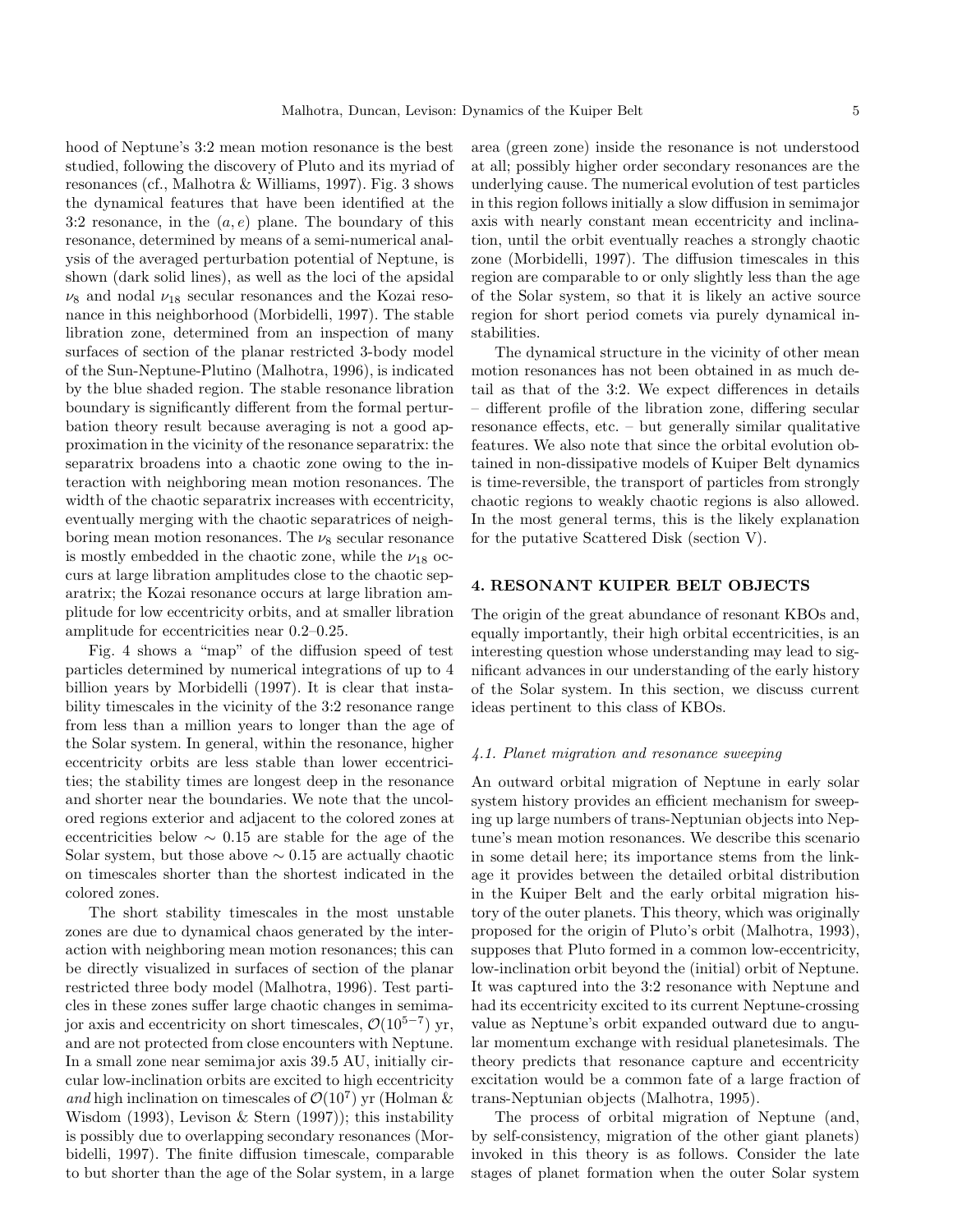

**Fig. 5.** The distribution of orbital elements of trans-Neptunian test particles after resonance sweeping, as obtained from a 200 Myr numerical simulation in which the Jovian planets' semimajor axes evolve according to  $a(t) = a_f - \Delta a \exp(-t/\tau)$ , with timescale  $\tau = 4Myr$  and  $\Delta a = \{-0.2, 0.8, 3.0, 7.0\}$  AU for Jupiter, Saturn, Uranus and Neptune, respectively (Malhotra, 1999). The test particles were initially distributed smoothly in circular, zero-inclination orbits between 28 AU and 63 AU, as indicated by the dotted line in the lower panel. In the upper two panels, the filled circles represent particles that remain on stable orbits at the end of the simulation, while the open circles represent the elements of those particles which had a close encounter with a planet and subsequently move on scattered chaotic orbits ('removed' from the simulation at the instant of encounter). Neptune's mean motion resonances are indicated at the top of the figure.

had reached a configuration close to its present state, namely four giant planets in well separated near-circular, co-planar orbits, the nebular gas had already dispersed, the planets had accreted most of their mass, but there remained a residual population of icy planetesimals and possibly larger planetoids. The subsequent evolution consisted of the gravitational scattering and accretion of these small bodies. Circumstantial evidence for this exists in the obliquities of the planets (Lissauer & Safronov, 1991; Dones & Tremaine, 1993). Much of the Oort Cloud – the

putative source of long period comets – would have formed during this stage by the scattering of planetesimals to wide orbits by the giant planets and the subsequent action of galactic tidal perturbations and perturbations from passing stars and giant molecular clouds (e.g. Fernandez, 1985; Duncan et al, 1987). During this era, the back reaction of planetesimal scattering on the planets could have caused significant changes in their orbital energy and angular momentum. Overall, there was a net loss of energy and angular momentum from the planetary orbits, but the loss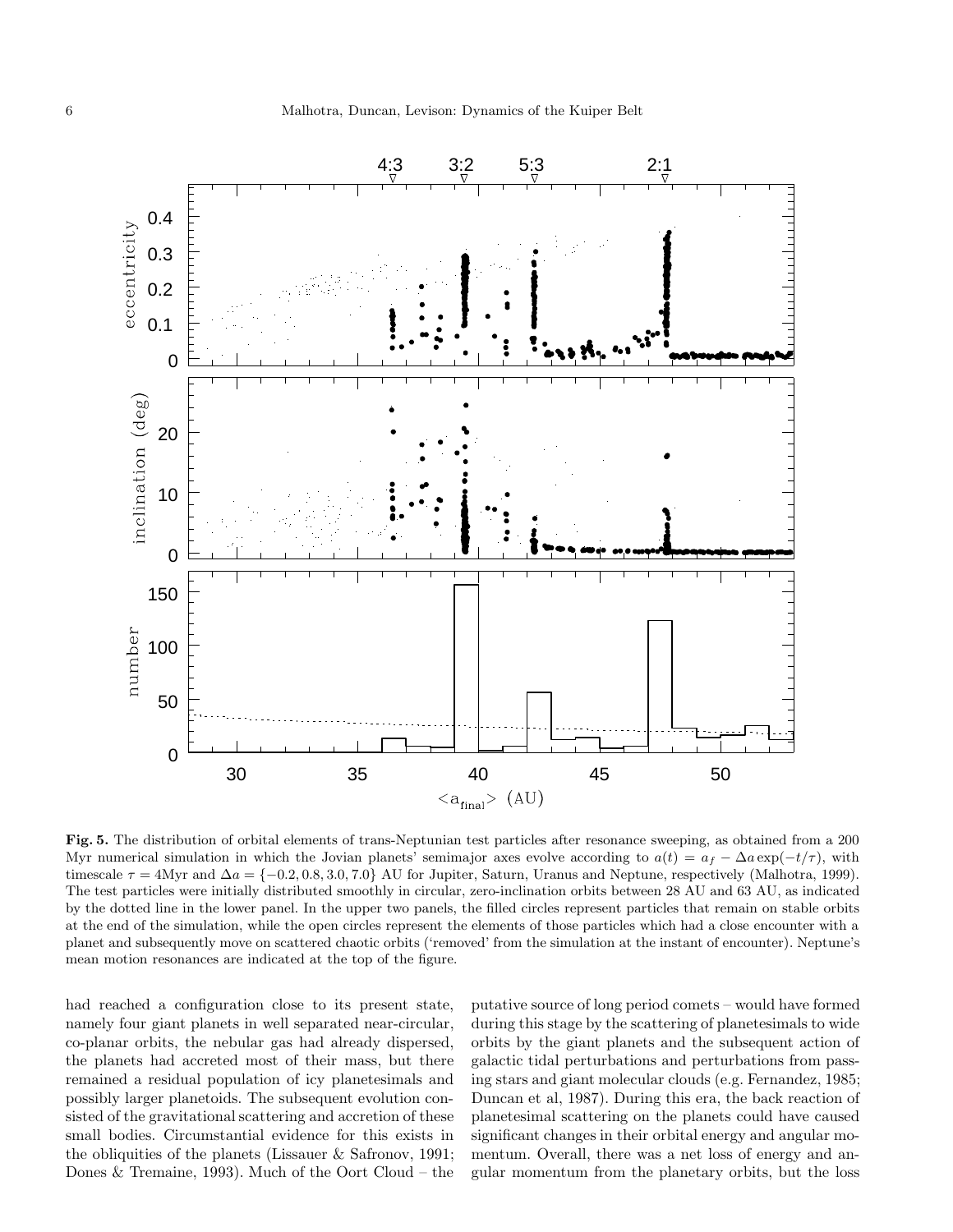was not extracted uniformly from the four giant planets. Jupiter, by far the most massive of the planets, likely provided all of the lost energy and angular momentum, and more; Saturn, Uranus and Neptune actually gained orbital energy and angular momentum and their orbits expanded, while Jupiter's orbit decayed sufficiently to balance the books. This was first pointed out by Fernandez & Ip (1984) who noticed it in numerical simulations of the late stages of accretion of planetesimals by the proto-giant planets.

#### *Migration of the Jovian planets*

The reasons for the rather non-intuitive result can be understood from the following heuristic picture of the clearing of a planetesimal swarm from the vicinity of Neptune. Suppose that the mean specific angular momentum of the swarm is initially equal to that of Neptune. A small fraction of planetesimals is accreted as a result of physical collisions. Of the remaining, there are approximately equal numbers of inward and outward scatterings. To first order, these cause no net change in Neptune's orbit. However, the subsequent fate of the inward and outward scattered planetesimals is not symmetrical. Most of the inwardly scattered objects enter the zones of influence of Uranus, Saturn and Jupiter. Of those objects scattered outward, some are eventually lifted into wide, Oort Cloud orbits while most return to be rescattered; a fraction of the latter is again rescattered inwards where the inner Jovian planets, particularly Jupiter, control the dynamics. The massive Jupiter is very effective in causing a systematic loss of planetesimal mass by ejection into Solar system escape orbits. As Jupiter preferentially removes the inward scattered planetesimals from Neptune's influence, the planetesimal population encountering Neptune at later times is increasingly biased towards objects with specific angular momentum and energy larger than Neptune's. Encounters with this planetesimal population produce effectively a negative drag on Neptune which increases its orbital radius. Uranus and Saturn, also being much less massive than and exterior to Jupiter, experience a similar orbital migration, but smaller in magnitude than Neptune. Thus Jupiter is, in effect, the source of the angular momentum and energy needed for the orbital migration of the outer giant planets, as well as for the planetesimal mass loss. However, owing to its large mass, its orbital radius decreases by only a small amount.

The magnitude and timescale of the radial migration of the Jovian planets due to their interactions with residual planetesimals is difficult to determine without a fullscale N-body model. The work of Fernandez & Ip (1984) is suggestive but not conclusive due to several limitations of their numerical model which produced highly stochastic results: they modeled a small number of planetesimals, ∼ 2000, and the masses of individual planetesimals were in the rather exaggerated range of 0.02–0.3  $M_{\oplus}$ ; and, perhaps most significantly, they neglected long range gravitational

forces. Current studies attempt to overcome these limitations by using the faster computers now available and more sophisticated integration algorithms (Hahn & Malhotra, 1998). Still, fully self-consistent high fidelity models remain a distant goal at this time. Remarkably, an estimate for the magnitude and timescale of Neptune's outward migration is possible from an analysis of the orbital evolution of KBOs captured in Neptune's mean motion resonances.

#### *Resonance sweeping*

Capture into resonance is a delicate process, difficult to analyze mathematically. Under certain simplifying assumptions, Malhotra (1993, 1995) showed that resonance capture is very efficient for adiabatic orbital evolution of KBOs whose initial orbital eccentricities were smaller than ∼ 0.05. Resonance capture leads to an excitation of orbital eccentricity whose magnitude is related to the magnitude of orbital migration:

$$
\Delta e^2 \simeq \frac{k}{j+k} \ln \frac{a_f}{a_i} = \frac{k}{j+k} \ln \frac{a_N}{a_{N,i}},\tag{1}
$$

where  $a_i$  and  $a_f$  are the initial and current semimajor axes of a KBO,  $a_N$  is Neptune's current semimajor axis and  $a_{N,i}$  is its value in the past at the time of resonance capture; j and k are positive integers defining a  $j : j + k$ mean motion resonance. From this equation and the observed eccentricities of Pluto and the Plutinos (see Jewitt & Luu, this vol.), it follows that Neptune's orbit has expanded by  $\sim$ 9 AU.

Numerical simulations of resonance sweeping of the Kuiper Belt have been carried out assuming adiabatic giant planet migration of specified magnitude and timescale. The orbital distribution of Kuiper Belt objects obtained in one such simulation is shown in Fig. 5. The main conclusions from such simulations are that (i) few KBOs remain in circular orbits of semimajor axis  $a \lesssim 39$  AU which marks the location of the 3:2 Neptune resonance; (ii) most KBOs in the region up to  $a = 50$ AU are locked in mean motion resonances; the 3:2 and 2:1 are the dominant resonances, but the 4:3 and 5:3 also capture noticeable numbers of KBOs; (iii) there is a significant paucity of loweccentricity orbits in the 3:2 resonance; (iv) the maximum eccentricities in the resonances are in excess of Neptunecrossing values; (v) inclination excitation is not as efficient as eccentricity excitation: only a small fraction of resonant KBOs acquire inclinations in excess of 10◦. Not shown in Fig. 5 are other dynamical features such as the resonance libration amplitude and the argument-of-perihelion behavior (libration, as for Pluto, or circulation), which are also reflective of the planet migration/resonance sweeping process.

More detailed discussion of numerical results on resonance sweeping is given in Malhotra (1995,1997,1998a,1999) and Holman (1995). Two additional points are worthy of note here. One is that,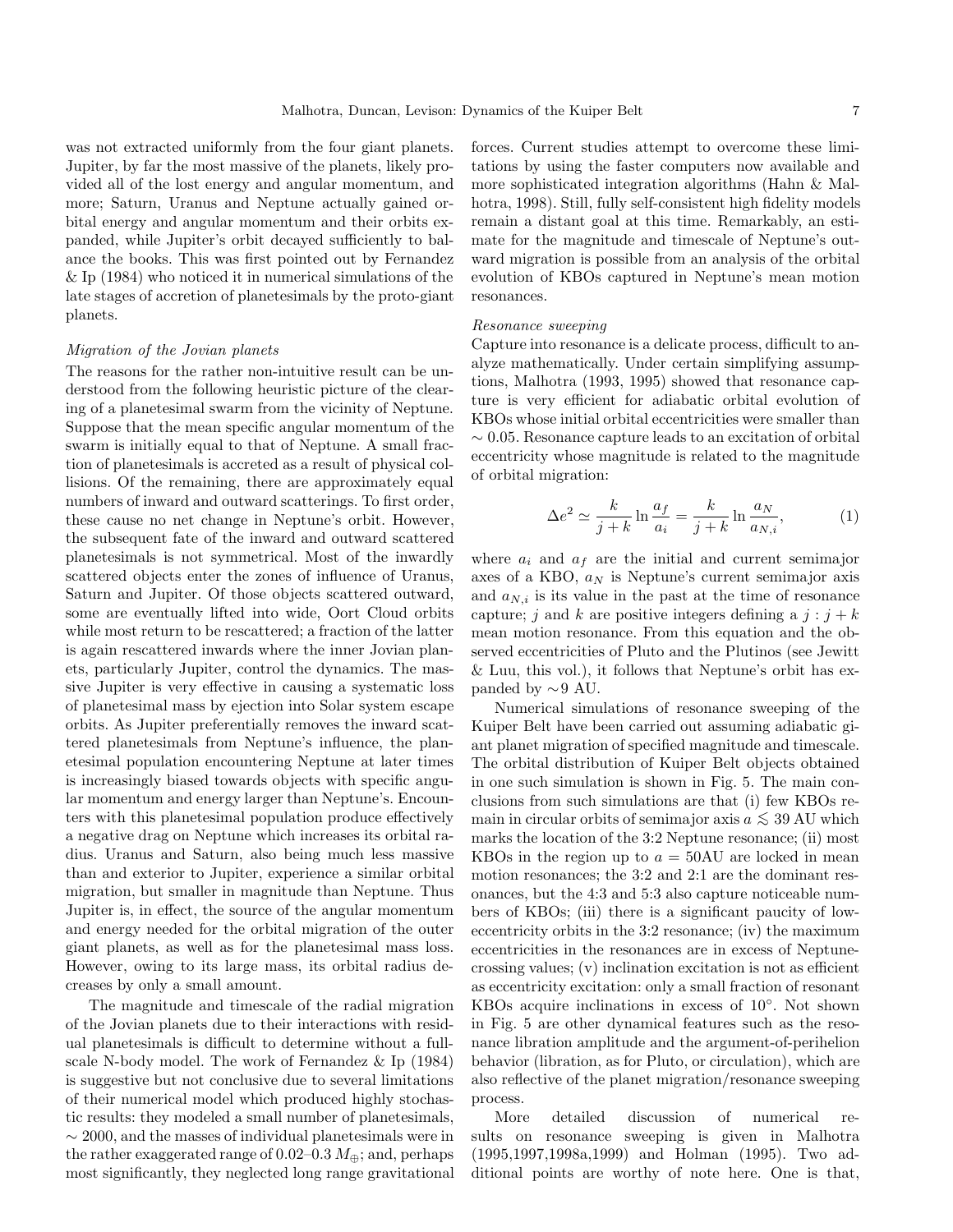owing to the longer dynamical timescales associated with vertical resonances, the magnitude of inclination excitation of KBOs is sensitive to both the magnitude and the timescale of planetary migration; it is estimated that a timescale on the order of  $(1-3) \times 10^7$  yr would account for Pluto's inclination (Malhotra, 1998a). The second is that the total mass of residual planetesimals required for a ∼ 9 AU migration of Neptune is estimated to be  $\sim 50 M_{\oplus}$  (Malhotra, 1997); this estimate is supported by recent numerical simulations of planet migration (Hahn & Malhotra, 1998).

An outstanding issue is the apparent paucity of KBOs at Neptune's 2:1 mean motion resonance in the observed sample (Fig.  $2)^1$ , whereas the planet migration/resonance sweeping theory predicts comparable populations in the 3:2 and 2:1 resonances (Fig. 5). Possible explanations are: (i) observational incompleteness (cf., Gladman et al, 1998), or (ii) significant leakage out of the 2:1 resonance on billion year timescales by means of weak instabilities or perturbations by larger members of the Kuiper Belt (Malhotra, 1999), or (iii) the planet migration/resonance sweeping did not occur as postulated. However, the success of the resonance sweeping mechanism in explaining the orbital eccentricity distribution of Plutinos – and the difficulty of explaining it by other means – argues strongly in its favor. Further work is needed to refine the relationship between the orbital element distributions and the detailed characteristics of the planet migration process, including the overall efficiency of resonance capture and retention.

If such planet migration and resonance sweeping occurred, then it follows that the KBOs presently resident in Neptune's mean motion resonances formed closer to the Sun than their current semimajor axes would suggest. If there were a significant compositional gradient in the primordial trans-Neptunian planetesimal disk, it may be preserved in a rather subtle manner in the present orbital distribution. Because each resonant KBO retains memory of its initial orbital radius in its final orbital eccentricity (Eq. 1), there would exist a compositional gradient with orbital eccentricity within each resonance; non-resonant KBOs in near-circular low-inclination orbits between 30 AU and 50 AU most likely formed at their present locations and would reflect the primordial conditions at those locations. However, if there were significant orbital mixing by processes other than resonance sweeping, these systematics would be diluted or erased.

## <sup>1</sup> In December 1998, while this article was in the review process, the Minor Planet Center reported new observations yielding revised orbits for 1997 SZ10 and 1996 TR66, identifying these as the first two KBOs in the 2:1 resonance with Neptune (Marsden, 1998).

#### *4.2. Secular resonance sweeping*

The combined, orbit-averaged perturbations of the planets on each other cause a slow precession of the direction of perihelion and of the pole of the orbit plane of each planet. Of particular importance to the long term dynamics of the Kuiper Belt are the perihelion and orbit pole precession of Neptune, both of which have periods of about 2 Myr in the present planetary configuration. The perihelion direction and orbit pole orientation of the orbits of Kuiper Belt objects also precess slowly, at rates that depend upon their orbital parameters. For certain ranges of orbital parameters, the perihelion precession rate matches that of Neptune; this condition is termed the  $\nu_8$  *secular resonance*. Similarly, the 1:1 commensurability of the rate of precession of the orbit pole with that of Neptune's orbit pole is called  $\nu_{18}$  *secular resonance*. (See Malhotra (1998b) for an analytical model of secular resonance.) The  $\nu_8$  and  $\nu_{18}$  secular resonances occur at several regions in the Kuiper Belt where they cause strong perturbations of the orbital eccentricity and orbital inclination, respectively (cf. Fig. 1,3).

The secular effects are sensitive to the mass distribution in the planetary system (see Ward 1981, and references therein). Levison et al. (1999) have noted that a primordial massive trans-Neptunian disk would have significantly altered the locations of the  $\nu_8$  and  $\nu_{18}$  secular resonances. From a suite of numerical simulations, they estimate that a  $\sim 10 M_{\oplus}$  primordial disk between 30 AU and 50 AU would have the  $\nu_8$  secular resonance near  $a \lesssim 36$ AU, and that it would have moved outward to its current location near 42 AU as the disk mass declined. Such sweeping by the  $\nu_8$  secular resonance excites the orbital eccentricities of KBOs sufficiently to cause them to encounter Neptune and be removed from the Kuiper Belt. Only objects fortuitously trapped in Neptune's mean motion resonances remain stable. The simulations also find that the  $\nu_{18}$  secular resonance sweeps *inward* from well beyond its current location as the Kuiper Belt mass declines, thereby moderately increasing the inclinations (up to ∼ 15 degrees) of KBOs beyond 42 AU. However, this mechanism does not produce orbital eccentricities in Neptune's 2:3 mean motion resonance as large as those observed. Furthermore, damping of the eccentricity and inclination by density waves is to be expected in a massive primordial disk (Ward & Hahn, 1998), but has not yet been included in the simulations. We conclude that the sweeping of secular resonances has probably played some role in the excitation of the Kuiper belt, but its quantitative effects remain to be determined.

#### *4.3. Stirring by Large Neptune-scattered Planetesimals*

A third mechanism to explain the observed orbital properties of KBOs is to invoke the orbital excitation produced by close encounters with large Neptune-scattered planetesimals on their way out of the solar system or to the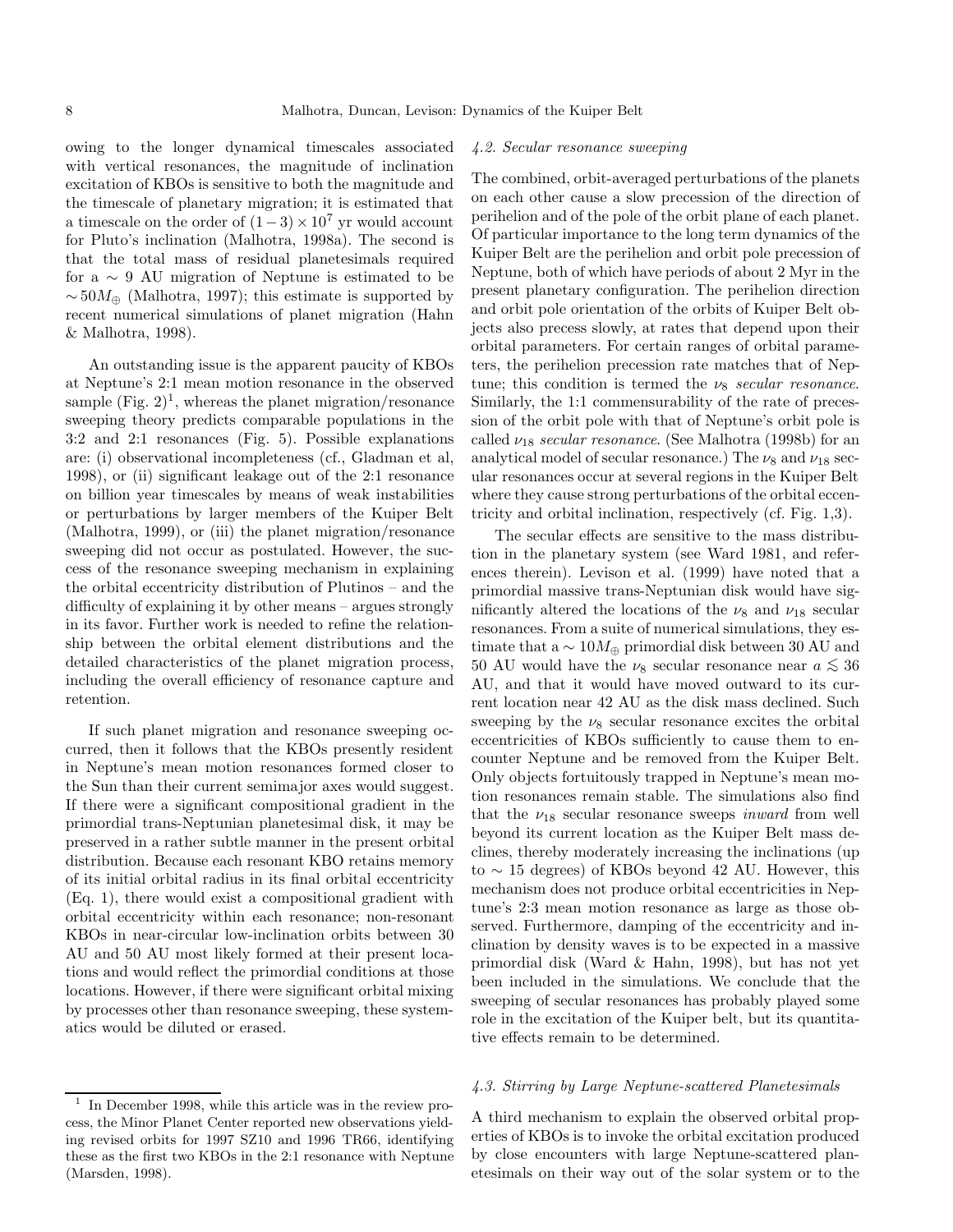Oort cloud. The observed excitation in the Kuiper belt requires the prior existence of planetesimals with masses ∼ 1 Earth mass according to Morbidelli and Valsecchi (1997). There is circumstantial evidence (e.g. the obliquity of Uranus' spin axis) that a population of objects this massive might have formed in the region between Uranus and Neptune and are now gone (Safronov 1966, Stern 1991). Many of these objects must have spent some time orbiting through some parts of the Kuiper belt. A much more massive initial belt might then have been sculpted to its presently observed structure because of the injection of most of the small bodies into dynamically unstable regions in the inner belt and the enhanced role of mutually catastrophic collisions among small planetesimals in the outer belt. In this picture, then, the observed KBOs interior to ∼ 42 AU are the lucky ones ending up in the small fraction of phase space ( $\sim$  few percent –see Figure 2) protected from close encounters with Neptune by mean-motion resonances. This mechanism is similar to one involving large Jupiter-scattered planetesimals proposed earlier to explain the excitation of the asteroid belt (Ip 1987; Wetherill 1989).

Petit et al. (1998) have combined 3-body integrations and semi-analytic estimates of scattering to model the effects of large planetesimals in the Kuiper belt. They argue that the best reconstruction of the observed dynamical excitation of the Kuiper belt requires the earlier existence of two large bodies. The first is a body of half an Earth mass on an orbit of large eccentricity with a dynamical lifetime of several times  $10^8$  yr. The second is a body of 1 Earth mass, which evolves for  $\sim$  25 Myr on a low eccentricity orbit spanning the 30-40 AU range.

An attractive feature of this mechanism is that it yields an overall mass depletion in the inner Kuiper Belt and accounts for the fact that the outer Kuiper belt  $(a > 42)$ AU) is moderately excited. It does not, however, appear to explain the lack of low-eccentricity objects in Neptune's 2:3. In addition, the models performed to date require a specific set of very large objects, for which there is no direct evidence, to be at the right place for the right length of time. The presumed eventual removal of these objects by means of a final close encounter with Neptune would perturb Neptune's orbit significantly, and also jeopardize the stability of resonant KBOs; this is in conflict with the observed evidence.

## **5. THE SCATTERED DISK**

As noted previously, the current renaissance in Kuiper belt research was prompted by the suggestion that the Jupiterfamily comets originated there (Fernández 1980; Duncan, Quinn, & Tremaine 1988). Thus, as part of the research intended to understand the origin of these comets, a significant amount of effort has gone into understanding the dynamical behavior of objects that are on orbits that can encounter Neptune (Duncan, Quinn, & Tremaine 1988; Quinn, Tremaine, & Duncan 1990; Levison & Duncan 1997). It is somewhat ironic, therefore, that these studies have led to the realization that a structure known as the *Scattered Comet Disk*, rather than the Kuiper belt, could be the dominant source of the Jupiter-family comets.

For our purposes, scattered disk objects are distinct from Kuiper belt objects in that they evolved out of their primordial orbits beyond Uranus early in the history of the solar system. These objects were then dynamically scattered by Neptune into orbits with perihelion distances near Neptune, but semi-major axes in the Kuiper belt (Duncan & Levison 1997). Finally, some process, usually interactions with Neptune's mean motion resonances, raised their perihelion distances thereby effectively storing the objects for the age of the solar system. Scattered disk objects (hereafter SDOs) occupy the same physical space as KBOs, but can be distinguished from KBOs by their orbital elements. In particular, as we describe in more detail below, SDOs tend to be on much more eccentric orbits than KBOs.

Of the 60 or so Kuiper belt objects thus far cataloged, only one, 1996  $TL_{66}$ , is an obvious SDO. 1996  $TL_{66}$  was discovered in October, 1996 by Jane Luu and colleagues (Luu et al. 1997) and is estimated to have a semi-major axis of 85 AU, a perihelion of 35 AU, an eccentricity of 0.59, and an inclination of 24◦. Such a high eccentricity orbit most likely resulted from gravitational scattering by a giant planet, in this case Neptune.

The idea of the existence of a scattered comet disk dates to Fernández & Ip (1989). Their numerical simulations indicated that some objects on eccentric orbits with perihelia inside the orbit of Neptune could remain on such orbits for billions of years and hence might be present today. However, their simulations were based on an algorithm which incorporates only the effects of close gravitational encounters  $(Opik, 1951)$ , and hence severely overestimates the dynamical lifetimes of bodies such as those in their putative disk (Dones et al, 1998). As a result, the dynamics of their scattered disk bears little resemblance to the structure found in more recent direct integrations to be discussed below.

The only investigation of the scattered disk which uses modern direct numerical integrations is the one by Duncan & Levison (1997, hereafter DL97). DL97 was a followup to Levison & Duncan (1997), which was an investigation of the behavior of 2200 small, massless objects that initially were encountering Neptune. The latter's focus was to model the evolution of these objects down to Jupiterfamily comets and followed the system for only 1 billion years. DL97 extended these integrations to 4 billion years. Most objects that encounter Neptune have short dynamical lifetimes. Usually, they are either 1) ejected from the solar system, 2) hit the Sun or a planet, or 3) are placed in the Oort cloud, in less than <sup>∼</sup> <sup>5</sup> <sup>×</sup> <sup>10</sup><sup>7</sup> years. It was found, however, that 1% of the particles remained in orbits beyond Neptune after 4 billion years. So, if at early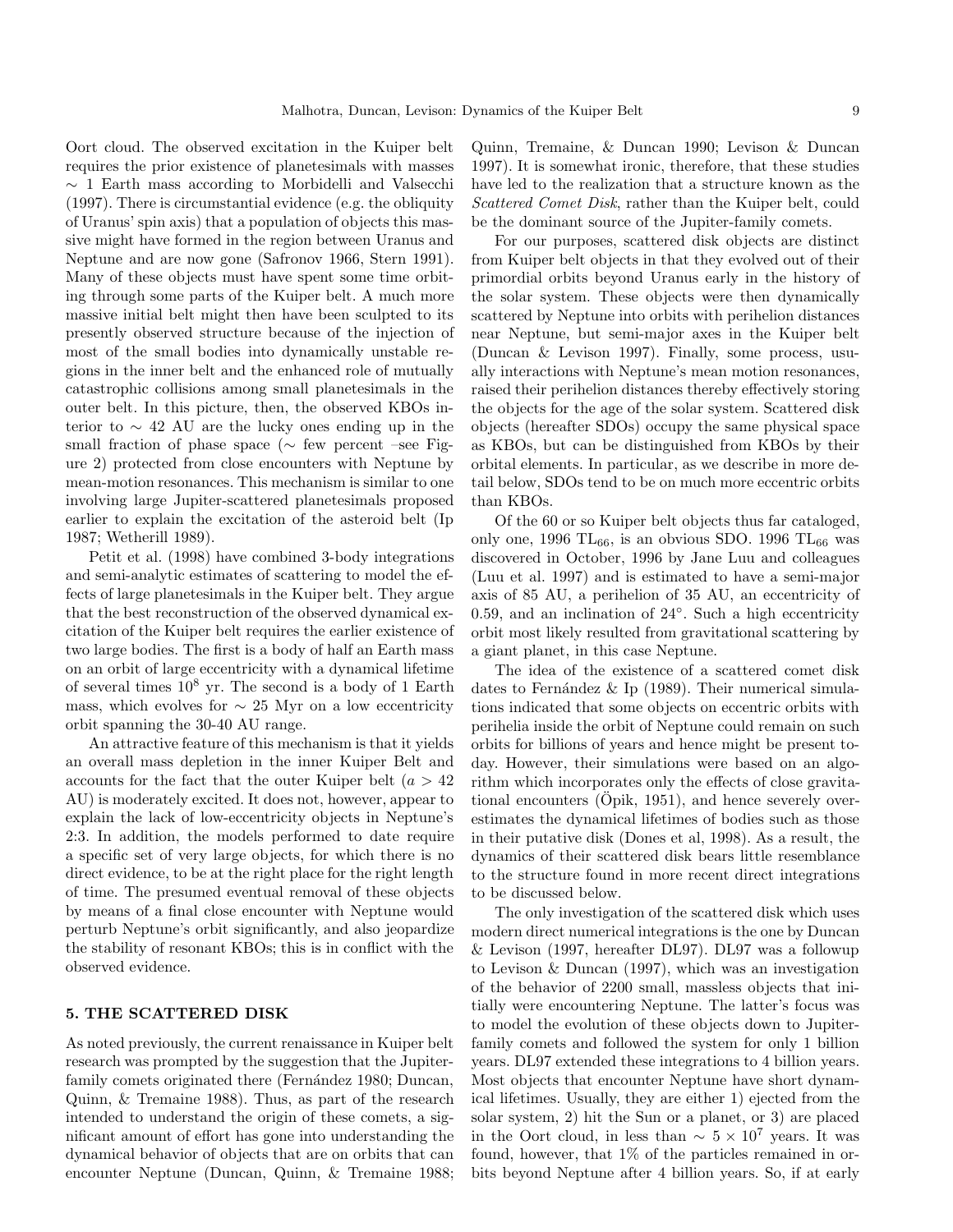

**Fig. 6.** The temporal behavior of a long-lived member of the scattered disk. The black curve shows the behavior of the comet's semi-major axis. The gray curve shows the perihelion distance. The three dotted curves show the location of the 3:13, 4:7, and 3:5 mean motion resonances with Neptune.

times there was a significant amount of material from the region between Uranus and Neptune or the inner Kuiper belt that evolved onto Neptune-crossing orbits, then there could be a significant amount of this material remaining today. What is meant by 'significant' is the main question when it comes to the current importance of the scattered comet disk.

DL97 found that some of the long-lived objects were scattered to very long-period orbits where encounters with Neptune became infrequent. However, at any given time, the majority of them were interior to 100 AU. Their longevity is due in large part to their being temporarily trapped in or near mean-motion resonances with Neptune. The 'stickiness' of the mean motion resonances, which was mentioned by Holman & Wisdom (1993), leads to an overall distribution of semi-major axes for the particles that is peaked near the locations of many of the mean motion resonances with Neptune. Occasionally, the longevity is enhanced by the presence of the Kozai resonance. In all long-lived cases, particles had their perihelion distances increased so that close encounters with Neptune no longer occurred. Frequently, these increases in perihelion distance

were associated with trapping in a mean motion resonance, although in many cases it has not yet been possible to identify the exact process that was involved. On occasion, the perihelion distance can become large, but 81% of scattered disk objects have perihelia between 32 and 36 AU.

Fig. 6 shows the dynamical behavior of a typical particle. This object initially underwent a random walk in semi-major axis due to encounters with Neptune. At about  $7 \times 10^7$  years it was temporarily trapped in Neptune's 3:13 mean motion resonance for about  $5 \times 10^7$  years. It then performed a random walk in semi-major axis until about  $3 \times 10^8$  years, when it was trapped in the 4:7 mean motion resonance, where it remained for  $3.4 \times 10^9$  years. Notice the increase in the perihelion distance near the time of capture. While trapped in this resonance, the particle's eccentricity became as small as 0.04. After leaving the 4:7, it was trapped temporarily in Neptune's 3:5 mean motion resonance for  $\sim 5 \times 10^8$  yr and then went through a random walk in semi-major axis for the remainder of the simulation.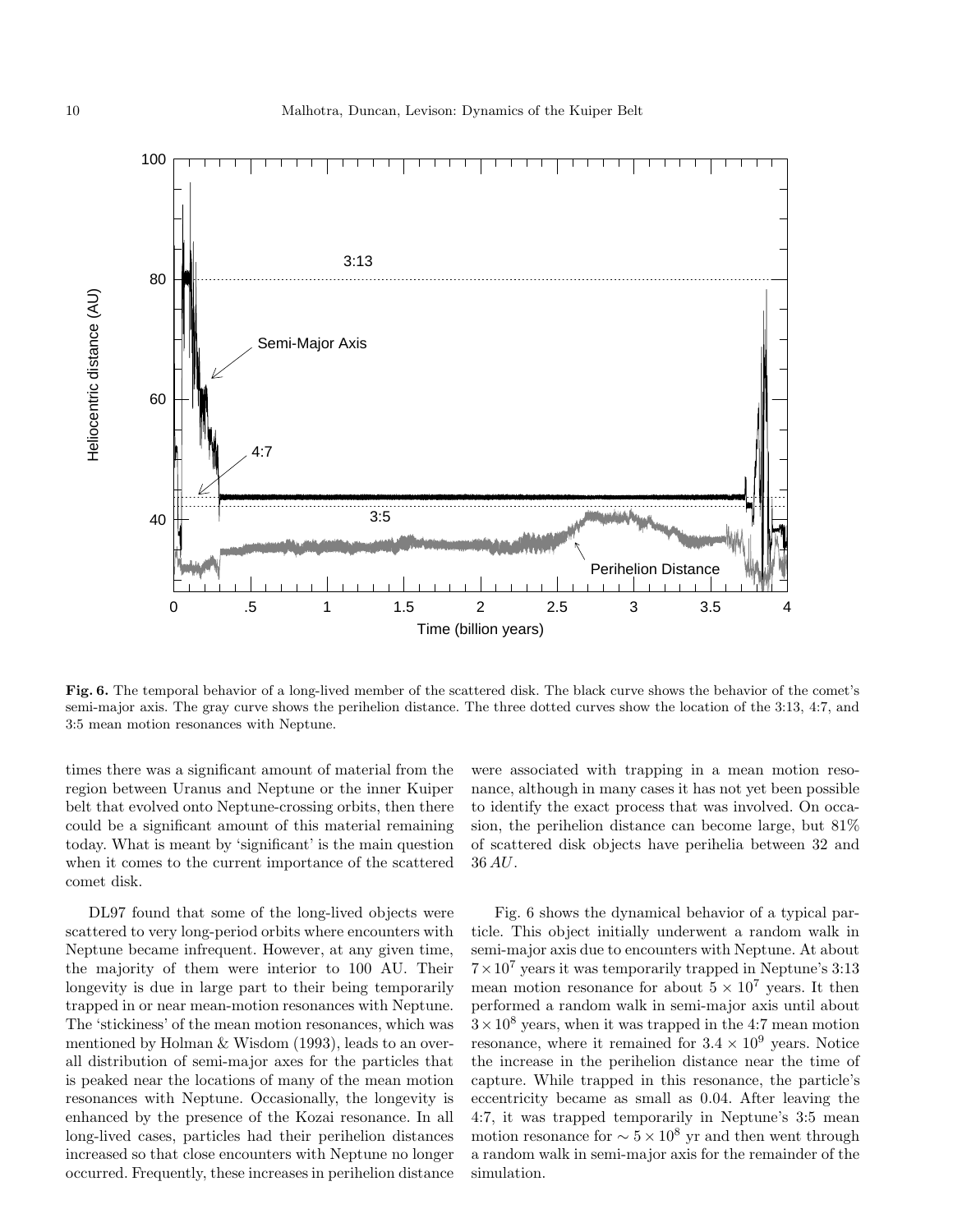

**Fig. 7.** The surface density of comets beyond Neptune for two different models of the source of Jupiter-family comets. The dotted curve is a model assuming that the Kuiper belt is the current source (Levison & Duncan 1997). There are  $7 \times 10^9$  comets in this distribution between 30 and 50  $AU$ . This curve ends at 50  $AU$  because the models are unconstrained beyond this point and not because it is believed that there are no comets there. The solid curve is DL97's model assuming the scattered disk is the sole source of the Jupiter-family comets. There are  $6 \times 10^8$  comets currently in this distribution.

DL97 estimated an upper limit on the number of possible SDOs by assuming that they are the sole source of the Jupiter-family comets. DL97 computed the simulated distribution of comets throughout the solar system at the current epoch (averaged over the last billion years for better statistical accuracy). They found that the ratio of scattered disk objects to visible Jupiter-family comets<sup>2</sup>

is  $1.3 \times 10^6$ . Since there are currently estimated to be 500 visible JFCs (Levison & Duncan 1997), there are  $\sim 6 \times 10^8$ comets in the scattered disk if it is the sole source of the JFCs. It is quite possible that the scattered disk could contain this much material. Fig. 7 shows the spatial distribution for this model.

To review the above findings,  $\sim 1\%$  of the objects in the scattered disk remain after 4 billion years, and that  $6 \times 10^8$  comets are currently required to supply all of the

<sup>2</sup> We define a 'visible' Jupiter-family comet as one with a perihelion distance less than 2.5 AU.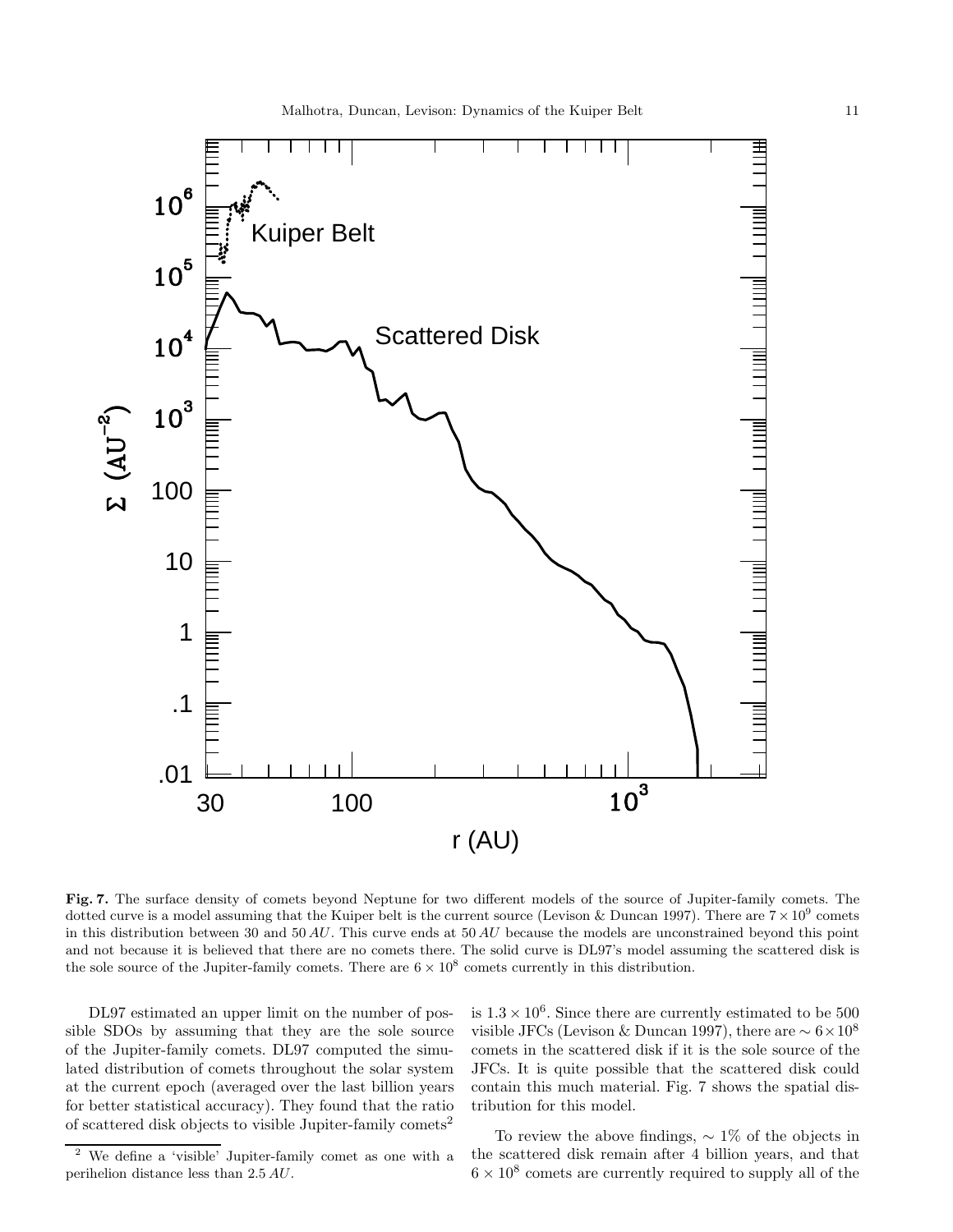Jupiter-family comets. Thus, a scattered comet disk requires an initial population of only  $6 \times 10^{10}$  comets (or  $\sim 0.4 M_{\oplus}$ , Weissman 1990) on Neptune-encountering orbits. Since planet formation is unlikely to have been 100% efficient, the original disk could have resulted from the scattering of even a small fraction of the tens of Earth masses of cometary material that must have populated the outer solar system in order to have formed Uranus and Neptune.

#### **6. THE PRIMORDIAL KUIPER BELT**

As with many scientific endeavors, the discovery of new information tends to raise more questions than it answers. Such is the case with the Kuiper belt. Even the original argument that suggested the Kuiper belt is in doubt. Edgeworth's (1949) and Kuiper's (1951) speculations were based on the idea that it seemed unlikely that the disk of planetesimals that formed the planets would have abruptly ended at the current location of the outermost known planet, Neptune. An extrapolation into the Kuiper belt of the current surface density of non-volatile material in the outer planetary region implies that there should be about  $30M_{\oplus}$  of material there. However, the recent KBO observations indicate only a few  $\times \sim 0.1 M_{\oplus}$  between 30 and 50 AU. Were Kuiper and Edgeworth wrong? Is there a sharp outer edge to the planetary system? One line of theoretical arguments suggests that the answer may be no to both questions; we discuss these below, but we note at the end some contrary arguments as well.

Over the last few years, several points have been made supporting the idea of a massive primordial Kuiper belt; see Farinella et al. (this volume). Stern (1995) and Davis & Farinella (1997) have argued that the inner part of the Kuiper belt ( $\leq 50 \, AU$ ) is currently eroding away due to collisions, and therefore must have been more massive in the past. Stern (1995) also argued that the current surface density in the Kuiper Belt is too low to grow bodies larger than about  $30 \, km$  in radius by means of two-body collisional accretion over the age of the Solar system. The observed ∼ 100 km size KBOs could have grown in a more massive Kuiper belt, of at least several Earth masses, if the mean eccentricities of the accreting objects were small, on the order of a few times  $10^{-3}$  or perhaps as large as  $10^{-2}$ (Stern 1996; Stern & Colwell 1997a; Kenyon & Luu 1998). Models of the collisional evolution of a massive Kuiper belt suggest that 90% of the mass inside of  $\sim$  50 AU could have been been lost due to collisions over the age of the solar system (Stern & Colwell 1997b; Davis & Farinella 1998). Thus, it is possible for a massive primordial Kuiper belt to grind itself down to the levels that we see today.

With these arguments, it is possible to build a strawman model of the Kuiper belt, which is depicted in Fig. 8. Following Stern (1996), there are three distinct zones in the Kuiper belt. Region A is a zone where the gravitational perturbations of the outer planets have played an important role, tending to pump up the eccentricities of objects. About half of the objects in this region could have been dynamically removed from the Kuiper belt (Duncan et al. 1995). The remaining objects have eccentricities that are large enough that accretion has ceased and erosion is dominant. Thus, we expect that a significant fraction of the mass in region A has been removed by collisions. The dotted curve shows an estimate of the initial surface density of solids, extrapolated from that of the outer planets, and the solid curve (marked DLB95) shows an estimate of the current Kuiper belt surface density from Duncan et al. (1995, reproduced from their Fig. 7). Region B in Fig. 8 is a zone where collisions are important but the perturbations of the planets are not. The orbital eccentricities of objects in this region will most likely remain small enough that collisions lead to accretion of bodies, rather than erosion. Large objects could have formed here (see Stern & Colwell 1997a, hereafter SC97a), but the surface density may not have changed very much in this region over the age of the solar system. Observational constraints based on COBE/DIRBE data put the transition between Regions A and B beyond 70 AU (Teplitz et al. 1999). The outer boundary of Region B is very uncertain, but will likely be beyond 100 AU (Stern, personal communication). Region C is a zone where collision rates are low enough that the surface density of the Kuiper belt and the size distribution of objects in it have remained virtually unchanged over the history of the solar system.

If the above model is correct, then the Kuiper belt that we have so far observed may be a low density region that lies inside a much more massive outer disk. In other words, we may now be seeing a 'Kuiper Gap' (Stern & Colwell 1997b).

The idea of an increase in the surface density of the Kuiper belt beyond 50 AU may explain a puzzling feature of the dynamics of the planets: Neptune's small eccentricity. Ward & Hahn (1998, hereafter WH98) have shown that if the Kuiper belt smoothly extends to a couple of hundred AU and if the eccentricities in the disk are smaller than ∼ 0.05 then Neptune can excite apsidal waves in the disk that will carry away angular momentum from Neptune's orbit and damp that planet's eccentricity. They estimate an upper limit of  $\sim 2M_{\oplus}$  on the mass of material between 50 and 75 AU. This upper limit is marked WH98 in Fig. 8.

We note that WH98 estimate more mass than a simple extension of the Kuiper belt's *observed* surface density would imply (i.e. we are seeing a Kuiper gap). However, WH98's upper limit on the surface density is much less than that required by the accretion models to grow the observed KBOs. There are three possible resolutions to this problem.  $i$ ) It could be a matter of timing. As SC97a describe, the KBOs must have been formed before Neptune in order for their eccentricities to be small enough for accretion. Conversely, WH98's upper limit only applies after Uranus and Neptune have cleared away any local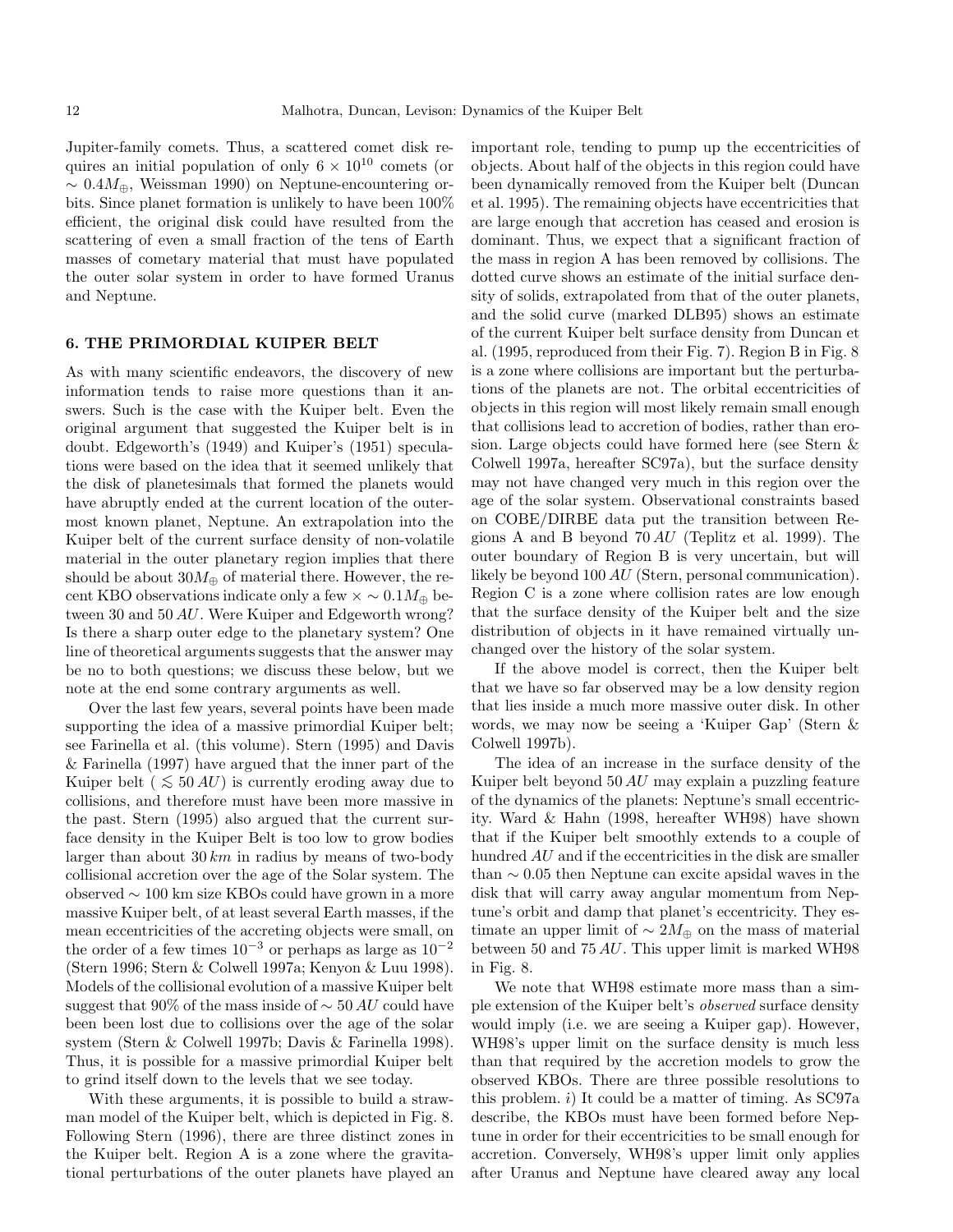

**Fig. 8.** A strawman model of the Kuiper belt. The dark area at left marked "Planets" shows the distribution of solid material in the outer planets region: it follows a power law with a slope of about -2 in heliocentric distance. The dashed curve is an extension into the Kuiper belt of the power law found for the outer planets and illustrates the likely initial surface density distribution of solid material in the Kuiper belt. The dashed curve has been scaled so that it is twice the surface density of the outer planets, under the assumption that planet formation was 50% efficient. The solid curve shows a model of the mass distribution by Duncan et al. (1995, see Figure 7), scaled to an estimated population of  $5 \times 10^9$  Kuiper belt objects between 30 and 50  $AU$ . The Kuiper belt is divided into three regions:, see text for a description. The dotted curves illustrate the unknown shape of the surface density distribution in Region B.

objects that could excite their eccentricities. Perhaps the surface density of the Kuiper belt decreased significantly between these two times. For example, it could have decreased due to Neptune and Uranus injecting massive objects into the  $50-100 \, AU$  region which stirred up the disk and greatly increased the collisional erosion (Morbidelli & Valsecchi 1997).  $ii)$  The uncertainties in the models could be larger than the discrepancy between them. SC97a make assumptions about the velocity evolution of their objects and the physics of the collisions. WH98 make assumptions about the shape of the surface density distribution and eccentricities. Perhaps when more details models are constructed, the discrepancy will vanish.  $iii)$  There really was an edge to the disk from which the planets formed at about 50 AU. This would explain why no classical KBOs have been discovered beyond this point. Although the lack of discoveries may be due to observational incompleteness (Gladman et al. 1998), Monte Carlo simulations of the

detection statistics of observational surveys are consistent with a Kuiper Belt edge at 50 AU (Jewitt et al., 1998). Clearly more work needs to be done on this topic.

# **7. CONCLUDING REMARKS**

Studies of Kuiper Belt dynamics offer the exciting prospect of deriving constraints on dynamical processes in the late stages of planet formation which have hitherto been considered beyond observational constraint. Many questions have been raised by the intercomparisons between observations of the Kuiper Belt and theoretical studies of its dynamics; these outstanding issues are listed below.

1. It is likely that the Kuiper Belt defines an outer boundary condition for the primordial planetesimal disk, and by extension, for the primordial Solar Nebula. What new constraints does it provide on the Solar Nebula, its spatial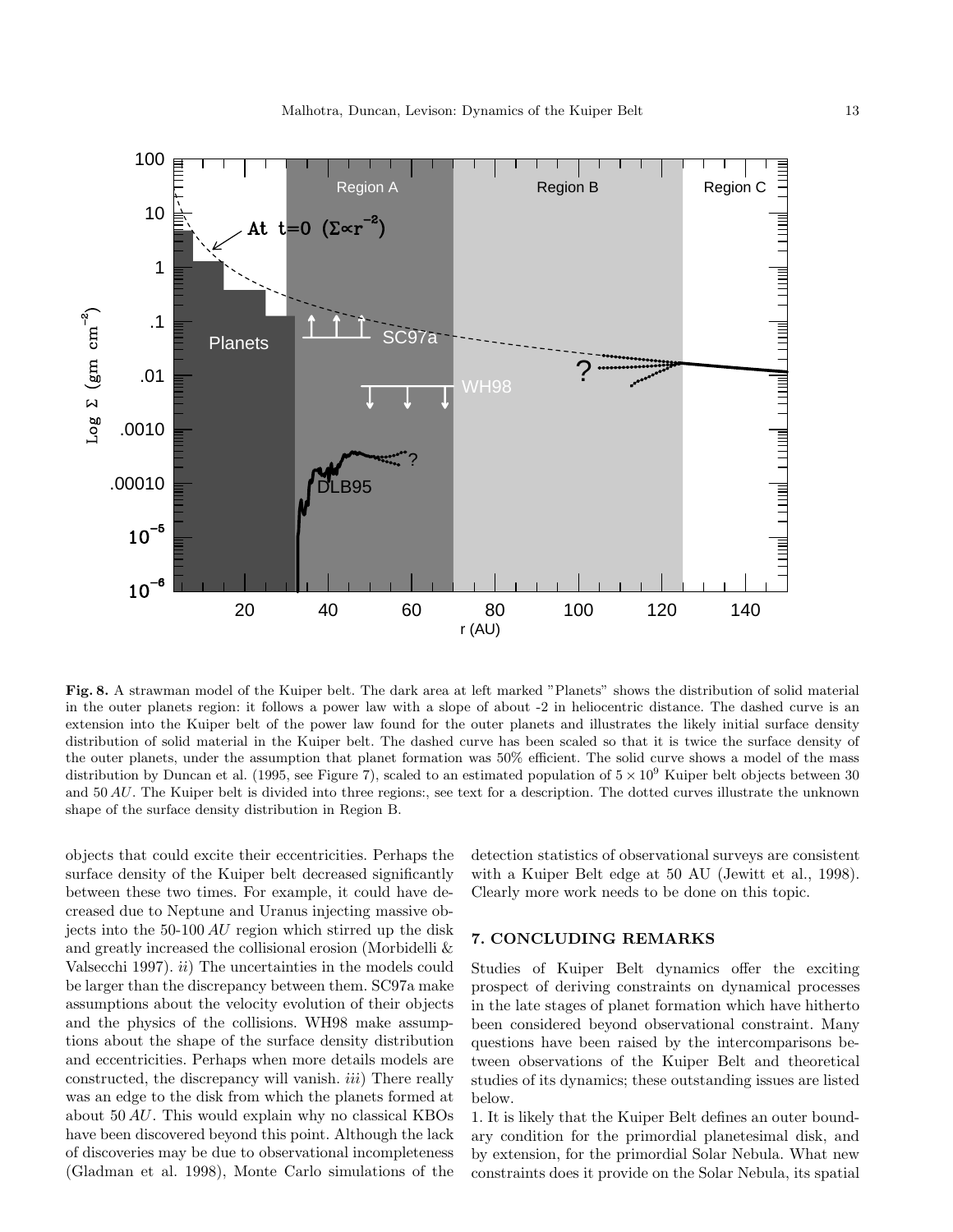extent and surface density, and on the timing and manner of formation of the outer planets Uranus and Neptune? How does the Kuiper Belt fit in with observed dusty disks around other sun-like stars, such as Beta Pictoris?

2. What is the spatial extent of the Kuiper Belt – its radial and inclination distribution? What are the relative populations in the Scattered Disk and the Classical Kuiper Belt? What mechanisms have given rise to the large eccentricities and inclinations in the trans-Neptunian region?

3. What are the relative proportions of the resonant and non-resonant KBOs, their eccentricity, inclination and libration amplitude distributions? These provide constraints on the orbital migration history of the outer planets.

4. The phase space structure in the vicinity of Neptune's mean motion resonances is reasonably well understood only for the 3:2 resonance. Similar studies of the other resonances are warranted.

5. Given the apparent highly nonuniform orbital distribution of KBOs, precisely what is the source region of short period comets and Centaurs? What is the nature of the long term instabilities that provide dynamical transport routes from the Kuiper Belt to the short period comet and Centaur population?

6. Was the primordial Kuiper Belt much more massive than at present? What, if any, were the mass loss mechanisms (collisional grinding, dynamical stirring by large KBOs or lost planets)?

7. Is there a significant population of Neptune Trojans? Or a belt between Uranus and Neptune? What can we learn from its presence/absence about the dynamical history of Neptune?

8. What is the distribution of spins of KBOs? It may help constrain their collisional evolution.

9. What is the frequency of binaries in the Kuiper Belt? (How unique is the Pluto-Charon binary?)

10. What is the relationship between the Kuiper Belt and the Oort Cloud? How does the mass distribution in the Kuiper Belt relate to the formation of the Oort Cloud? Is there a continuum of small bodies spanning the two regions?

#### **8. ACKNOWLEDGEMENTS**

The authors acknowledge support from NASA's Planetary Geosciences and Origins of Solar Systems Research Programs. MJD is also grateful for the continuing financial support of the Natural Science and Engineering Research Council of Canada. HL thanks P. Weissman and S.A Stern for discussions. Part of the research reported here was done while RM was a Staff Scientist at the Lunar and Planetary Institute which is operated by the Universities Space Research Association under contract no. NASW-4574 with the National Aeronautics and Space Administration. This paper is Lunar and Planetary Institute Contribution no. 959.

#### **References**

- Brunini, A., Melita, M. D. 1998. On the existence of a primordial cometary belt between Uranus and Neptune. Icarus, in press.
- Chen, J., Jewitt, D., Trujillo, C., & Luu, J. 1997. Mauna Kea Trojan Survey and Statistical Studies of L4 Trojans American Astronomical Society, DPS meeting #29, #25.08.
- Davis, D.R. & Farinella, P. 1997. Collisional Evolution of Edgeworth-Kuiper Belt Objects. Icarus 125:50-60.
- Davis, D.R. & Farinella, P. 1998. Collisional Erosion of a Massive Edgeworth-Kuiper Belt: Constraints on the Initial Population. 29th Annual Lunar and Planetary Science Conference #1437.
- Dones, L., and Tremaine, S. 1993. On the origin of planetary spins. Icarus 103(1):67-92.
- Dones, L., Gladman, B., Melosh, H.J., Tonks, W.B. Levison, H., & Duncan, M. 1998. Dynamical Lifetimes and Final Fates of Small Bodies: Orbit Integrations vs. Opik Calculations. Icarus, submitted.
- Duncan, M.J. 1994. Orbital stability and the structure of the solar system. In Circumstellar Dust Disks and Planet Formation eds. Ferlet, R. & Vidal-Madjar, A. (Editions Frontieres: Paris), 245-256.
- Duncan, M.J., Levison, H.F. and Budd, S. M. 1995. The dynamical structure of the Kuiper belt. Astron. J. 110:3073- 3081.
- Duncan, M. & Levison, H. 1997. A Scattered Disk of Icy Objects and the Origin of Jupiter-Family Comets. Science 276:1670-1672.
- Duncan, M., Quinn, T., and Tremaine, S. 1987. The formation and extent of the solar system dust cloud. Astron. J. 94:1330-1338.
- Duncan, M., Quinn, T., and Tremaine, S. 1988. The origin of short-period comets. Astrophys. J. 328:L69-L73.
- Edgeworth ,K. E. 1943. The evolution of our planetary system. J. British Astron. Assoc., 20:181-188.
- Edgeworth, K. E. 1949. The origin and evolution of the solar system. Mon. Not. Roy. Astron. Soc. 109:600-609.
- Fernández, J.A. 1980. On the existence of a comet belt beyond Neptune. MNRAS 192:481-491.
- Fernández, J.A. 1985. Dynamical capture and physical decay of short period comets. Icarus 64(2):308-319.
- Fernández, J.A., and Ip, W.H. 1984. Some dynamical aspects of the accretion of Uranus and Neptune: The exchange of orbital angular momentum with planetesimals. Icarus 58:109–120.
- Fernández, J.A. & Ip, W.-H. 1989. Dynamical Processes of macro-accretion of Uranus and Neptune — a first look. Icarus 80:167-178.
- Gladman, B., Duncan, M. J. 1990. On the Fates of Minor Bodies in the Outer Solar System. Astron. J. 100:1669-75.
- Gladman, B., Kavelaars, J.J., Nicholson, P.D., Loredo, T.J., & Burns, J.A. 1998. Pencil-Beam Surveys for Faint Trans-Neptunian Objects. Astron. J.116: 2042-2054.
- Hahn, J.M., and Malhotra, R. 1998. Orbital evolution of planets embedded in a planetesimal disk. Astron. J. 117:3041- 3053.
- Holman, M. J., and Wisdom, J. 1993. Dynamical stability of the outer solar system and the delivery of short-period comets. Astron. J. 105:1987-1999.